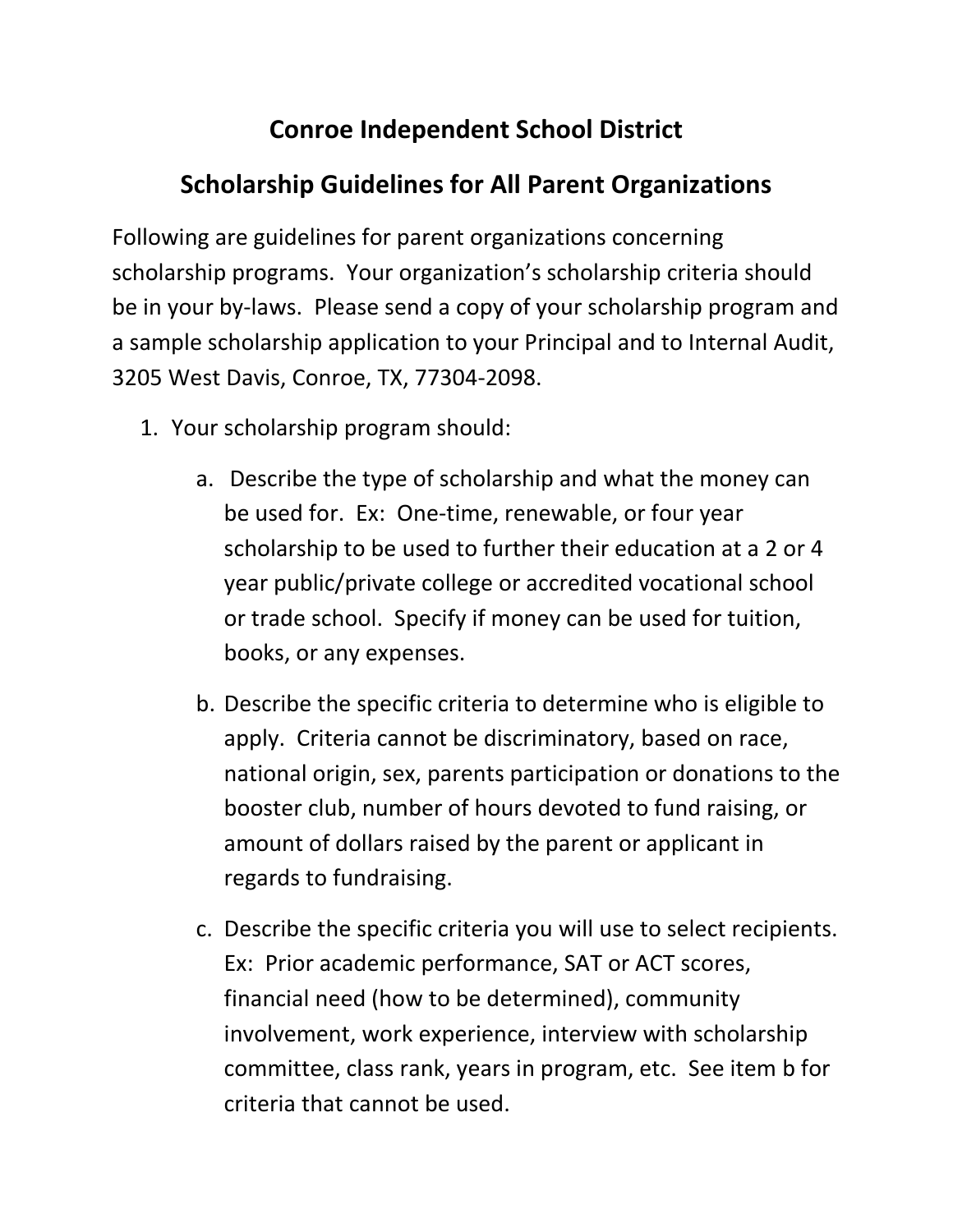- d. Explain who will be on the selection committee for the scholarships, and the method of selecting and replacing the committee members. Members should be picked to ensure unbiased selections.
- e. Describe how you determine the number of scholarships that will be given annually.
- f. Describe how you determine the amount of each scholarship. Ex: Fixed dollar amount or amount based on % of bank balance and number of applicants to be awarded scholarships. The dollar amount cannot be based on number of hours applicant or parents participated in fund raising.
- g. Explain if the scholarship is for more than one year, and the procedures used to determine whether the recipient should continue receipt of the funds for additional years. Ex: Recipient still enrolled, maintaining certain GPA, carrying required number of hours, or in good standing.
- 2. Your group must publicize the scholarship program to all participating students. Ex: Club meetings, email, website, school sponsor, etc. Include where and when scholarship applications can be obtained, the application deadline, and where or how to turn the completed application in.
- 3. Your group should maintain files showing recipients of the scholarships, including names, addresses, purpose of award, amount of each scholarship, manner of selection, and relationship